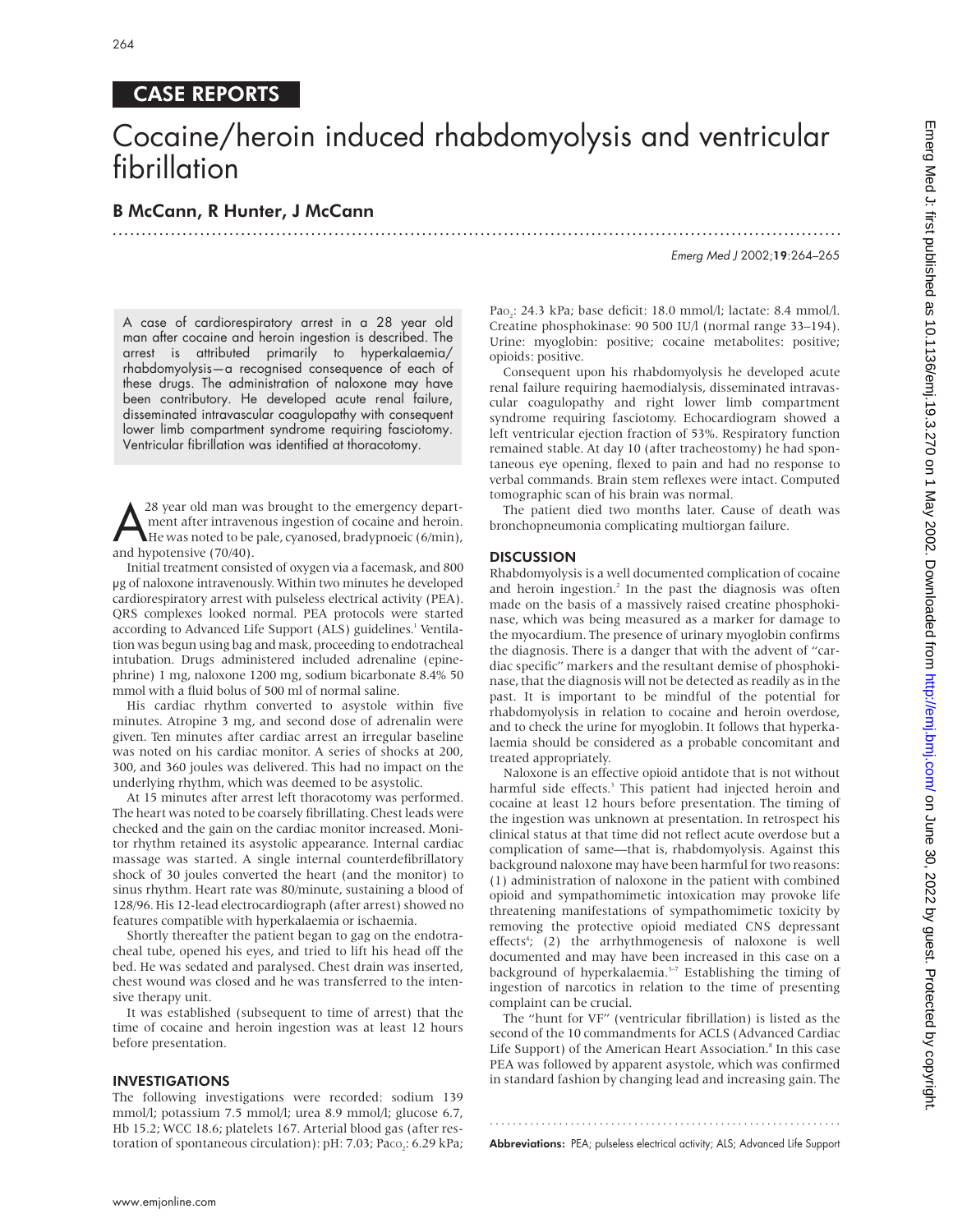discovery of ventricular fibrillation macroscopically at thoracotomy, confounded this diagnosis. The identification of ventricular fibrillation in this case was serendipitous and not the result of a hunt. Our equipment—a Lifepak Physiocontrol 9—subsequently passed electronic medical engineering assessment. The decision to proceed to thoracotomy was based on patient age, the probability of underlying toxic but reversible insult, and failure to re-establish a cardiac output following standard ALS protocols. Our intention was to improve cardiac output by internal massage<sup>9 10</sup> pending reversal of a toxic insult. We could find no report in the literature that described thoracotomy to identify ventricular fibrillation. This case reinforces the advice contained in resuscitation literature, $11-13$ which suggests that we defibrillate asystole if in any doubt about the cardiac rhythm.

# .....................

# Authors' affiliations

B McCann, R Hunter, Emergency Department, Royal Liverpool University Hospital, Liverpool, UK

J McCann, Intensive Therapy Unit, Royal Liverpool University Hospital

Funding: none. Conflicts of interest: none

Correspondence to: Dr B McCann, Emergency Department, Royal Liverpool University Hospital, Prescot Street, Liverpool L7 8XP, UK;bmaccanna@blueyonder.co.uk

Accepted for publication 31 January 2001

# REFERENCES

- 1 Adult Advanced Life Support. 1997 Guidelines for use in the UK. London: Resuscitation Council UK/ European Resuscitation Council, 1997.
- 2 Richards JR. Rhabdomyolysis and drugs of abuse. J Emerg Med 2000;19:51.
- 3 BMA and British Pharmaceutical Society of Great Britain. British National Formulary, Mar 2001. London: BMA/BPSGB, 2001.
- 4 Hung O. In: Viccelio P. Emergency toxicology. 2nd edn. Philadelphia: Lippincott-Raven, 1998:859.
- 5 Cuss FM, Colaco CB, Baron JH. Cardiac arrest after reversal of opiates with naloxone. BMJ (Clin Res Ed)1984;288:363-4.
- 6 Osterwalder JJ. Naloxone for intoxications with intravenous heroin mixtures–harmless or hazardous? A prospective clinical study. J Toxicol Clin Toxicol. 1996;34:409–16.
- Merrigan KJ. Cocaine-induced ventricular arrhythmais and rapid atrial fibrillation related to naloxone administration. [Letter]. Am J Emerg Med1993;11:96–7.
- 8 Americal Heart Association. Advanced cardiac life support. Dallas: American Heart Association, 1997–99.
- 9 Weale FE, Rothwell-Jackson RL. The efficiency of cardiac massage. Lancet 1962;i:990–2.
- 10 Paradis NA, Martin GB, Rivers EP. Use of open chest cardiopulmonary resuscitation after failure of standard closed chest CPR: illustrative cases. Resuscitation. 1992;24:61–71.
- 11 Cummins RO, Austin D. The frequency of "occult" ventricular fibrillation masquerading as a flat line in prehospital cardiac arrest. Ann Emerg Med<sup>'</sup>1988;17:813-17.
- 12 McDonald JL. Coarse ventricular fibrillation presenting as asystole or very low amplitude ventricular fibrillation. Crit Care Med 1982;10:790–1.
- 13 Ewy GA, Dahl CF, Zimmerman M, et al. Ventricular Fibrillation masquerading as ventricular standstill. Crit Care Med 1981;9:841–4.

# Accidental colchicine overdose. A case report and literature review

.............................................................................................................................

# M J Maxwell, P Muthu, P E Pritty

### Emerg Med J 2002;19:265–267

Colchicine overdose is uncommon but potentially life threatening. It is a safe drug when used according to established therapeutic guidelines but causes serious systemic effects if ingested in doses that exceed the recommendations. Overdose must therefore be recognised early and treated appropriately to optimise the outcome. A fatal case of colchicine overdose caused by inappropriate self medication is reported and to the best of the authors' knowledge, there has been no report of fatal accidental overdose in the United Kingdom. The pharmacology of colchicine, the clinical features associated with overdose, and the options for treatment are discussed.

 $\sum_{\text{up} \text{energy (AGE)}}$  (A&E) department after ingesting 53×500 pg colchicine tablets over the previous 24–48 hours in an attempt to alleviate the pain of acute gout. The number of emergency (A&E) department after ingesting 53×500 an attempt to alleviate the pain of acute gout. The number of tablets was calculated from those remaining in a recently prescribed bottle.

On arrival he reported abdominal pain, diarrhoea, and vomiting for the preceding 24 hours. He was alert and orientated but was peripherally vasoconstricted and tachycardic with a blood pressure of 108/70. Breathing was laboured and shallow with a respiratory rate of 40 breaths/minute but lungs were clear. There was mild abdominal distension but bowel sounds were normal. Electrocardiogram was unremarkable.

While in A&E the patient had a witnessed electromechanical dissociation (EMD) cardiac arrest without warning. He was intubated, cardiopulmonary resuscitation started, and 1 mg adrenaline (epinephrine) given intravenously. Full recovery occurred after two minutes and he was extubated. After arrest ECG showed multifocal ventricular ectopics. He then had two further witnessed EMD cardiac arrests of identical pattern, although he was not intubated, and again completely recovered after each. The patient was then transferred to the intensive care unit for further observation and treatment.

Laboratory investigations showed a white cell count 31.3×109 /l, platelets 341×109 /l, urea 10.4 mmol/l, creatinine 391 mmol/l, ALP 1320 U/l, ALT 82 U/l, bilirubin 43 µmol/l, INR 3.2, magnesium 0.58 mmol/l, and corrected calcium 2.03 mmol/l. Arterial blood gas results showed a profound metabolic acidosis (pH 7.00, pco, 6.30, po, 7.72, HCO<sub>3</sub> 11.5).

His clinical condition and acidosis worsened (pH 6.90,  $HCO<sub>3</sub>$  9.7) and he was intubated and given a bicarbonate infusion with some improvement (pH  $7.05$ , HCO<sub>3</sub> 15.5). Chest radiography showed bilateral patchy shadowing throughout both lung fields. He remained cardiovascularly unstable and required dopamine, adrenaline and noradrenaline infusions to maintain blood pressure.

Oliguria and then anuria ensued and were not responsive to supportive measures. He continued to deteriorate and death occurred approximately 11 hours after admission.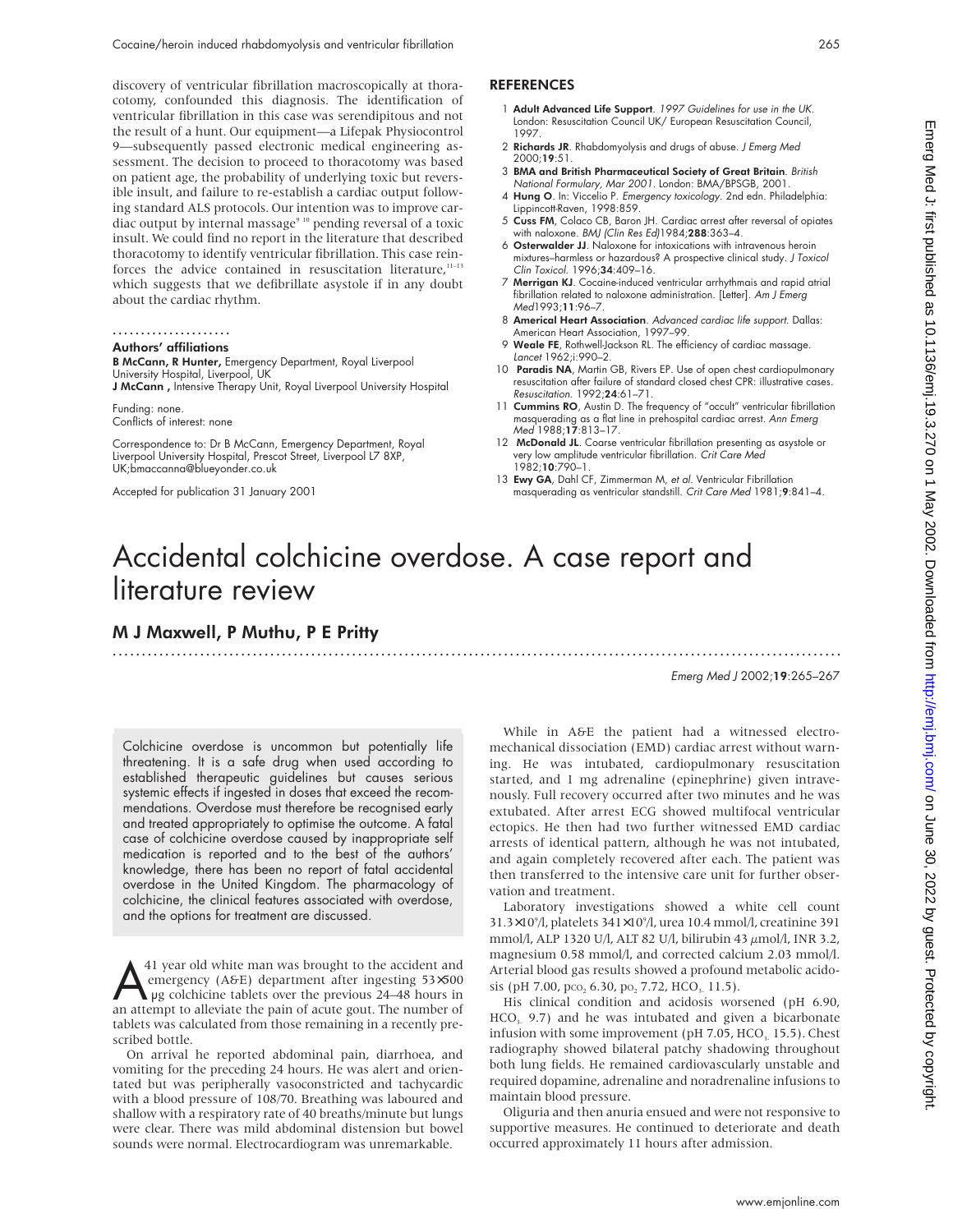# **DISCUSSION**

Colchicine is a naturally occurring alkaloid with weak anti-inflammatory activity derived from the autumn crocus *Colchicum automnale* and the glory lily *Gloriosa superba.* It has been used extensively in the treatment of gout for many centuries and also been recommended in preventing attacks of familial Mediterranean fever<sup>1</sup> and in the treatment of primary biliary cirrhosis,<sup>2</sup> amyloidosis,<sup>3</sup> and condyloma acuminata<sup>4</sup>

Colchicine has potent anti-mitotic activity, which is caused by its binding, both reversibly and selectively, to tubulin, the microtubular protein that disrupts the function of the mitotic spindles in those cells capable of dividing and migrating. Although colchicine is taken up equally by all cells it is thought that those which have the highest cell turnover (that is, the greatest mitotic activity) are most affected.<sup>2 5-7</sup>

Colchicine is rapidly absorbed from the gastrointestinal tract after ingestion. It undergoes significant first pass hepatic metabolism, which primarily involves deacetylation. Subsequent to this, the metabolites undergo widespread enterohepatic recirculation before being excreted in bile and faeces. It is thought that the extended time period during which the gastrointestinal mucosal cells are exposed to colchicine may explain the prominence of the gastrointestinal symptoms of toxicity. Renal clearance also accounts for 10%–20% of colchicine removal and if normal renal function exists larger fractions can be excreted via this route if a toxic amount has been ingested. Increased urinary excretion also occurs in the presence of hepatic disease, as there is a reduction in the capacity for deacetylation. However, if renal and hepatic diseases coexist the possibility of toxicity greatly increases.<sup>5-8</sup>

Overdose with colchicine is uncommon and we are not aware of similar report of fatal accidental overdose in the United Kingdom. It exhibits a low therapeutic index although there is great variation in the dose required for significant morbidity. Patients have survived ingestion of more than 60 mg<sup>9</sup> but conversely others have died after ingesting only 7 mg over a prolonged period.<sup>10</sup> There does not seem to be any clear cut separation between non-toxic, toxic or lethal doses of colchicine. Indeed, symptoms of gastrointestinal toxicity such as nausea, vomiting, diarrhoea and abdominal pain are seen in 80% of patients on full therapeutic doses and are used as the clinical endpoint in dose titration.<sup>5</sup>

Overdose with colchicine constitutes a toxicological emergency and rapid intervention is required. The symptoms of toxicity are well described in the literature and can be separated into three characteristic phases (table 1).

This patient had three EMD cardiac arrests, from which full recovery was made each time, and an episode of self limiting ventricular tachycardia. Cardiotoxicity is much reported upon in the literature. Commonly, this manifests as arrythmias, namely sinus bradycardia, sinus tachycardia, ventricular fibrillation, and complete atrioventricular block. ECG changes of ST elevation in leads I, II and V3-V6 have also been reported.11 12 However, the pattern of repeated cardiac arrests and a self limiting arrhythmia that we describe in this case have not previously been reported.

There are various suggestions to explain the effect that colchicine has on the heart. It is thought that there may be a direct toxic effect on the myocardial cells with impairment of impulse generation and cardiac conduction.13 14 This has not been proved, although a similar mechanism of direct toxicity is seen on the cells of skeletal muscle.15 It is also possible that the profound acid-base disturbances and electrolyte derangements associated with overdose will play a significant part.<sup>8</sup>

Gastrointestinal decontamination with gastric lavage and activated charcoal is often performed, and may help despite colchicine being rapidly absorbed because there is extensive enterohepatic recirculation.<sup>8</sup> Consequently, it is important that efforts are made to remove any remaining colchicine because the retrieval of even small amounts can greatly benefit prognosis.<sup>11</sup>

| Phase               | Symptoms                                                                                                                                                                                                                                                                                                                                                                  |  |  |  |
|---------------------|---------------------------------------------------------------------------------------------------------------------------------------------------------------------------------------------------------------------------------------------------------------------------------------------------------------------------------------------------------------------------|--|--|--|
| $10-24$ hours       | Nausea, vomiting, diarrhoea, abdominal pain,<br>and anorexia<br>Electrolyte imbalance and hypovolaemia<br>Peripheral leucocytosis                                                                                                                                                                                                                                         |  |  |  |
| II 2–7 days         | Bone marrow hypoplasia, profound<br>leucopenia, and thrombocytopenia<br>Cardiac arrythmias and cardiovascular collapse<br>Respiratory distress, hypoxia, pulmonary<br>oedema, and ARDS<br>Oliguric renal failure<br>Rhabdomyolysis<br>Electrolyte derangements<br>Metabolic acidosis<br>Mental state changes<br>Seizures<br>Peripheral neuropathy and ascending paralysis |  |  |  |
| III 7th day onwards | Rebound leucocytosis<br>Transient alopecia                                                                                                                                                                                                                                                                                                                                |  |  |  |

The large volume of distribution of colchicine and the fact that 50% of its plasma concentration is linked to proteins means that methods of extracorporeal removal are ineffective. Therefore, haemodialysis, although of benefit in the treatment of any associated renal failure, is not used to increase elimination.<sup>25</sup>

Currently in the United Kingdom there is no specific treatment commercially available for the treatment of colchicine toxicity. However, the successful outcome after the use of colchicine specific Fab fragments has been reported.<sup>5 16</sup> Colchicine specific Fab fragments consist of the light chain and variable region of the heavy chain and are derived from goats.<sup>2</sup> Their mechanism of action is similar to that of digoxin specific Fab fragments, namely binding to the target drug allows redistribution into the intravascular compartment and thus the removal of substantial amounts from peripheral sites.<sup>12</sup> There is a high affinity between the Fab fragment and colchicine and this acts to prevent the drug returning to these peripheral binding sites.<sup>9</sup>

# **CONCLUSION**

Overdose with colchicine is associated with a high mortality rate with death occurring secondary to rapidly progressive multiorgan failure. It is important therefore that the potential dangers of this drug are recognised by clinicians on its prescription, and that patients are given an understandable explanation of its effects including the point at which to cease ingestion. A careful watch must also be made of the number of tablets prescribed to avoid unintentional overdose of this potentially lethal drug.

### **Contributors**

MJM initiated the idea, reviewed the literature and wrote the paper. PM initiated the idea, helped with the literature search and writing the paper. PP reviewed the manuscript and helped with writing the paper. PP acts as the guarantor of the paper.

# .....................

Authors' affiliations M J Maxwell, P Muthu, P E Pritty, Accident and Emergency

Department, Derbyshire Royal Infirmary, Derby, UK

Funding: none. Conflicts of interest: none.

Correspondence to: Mr P E Pritty, Accident and Emergency Department, Derbyshire Royal Infirmary, London Road, Derby DE1 2QY, UK; ppritty@aol.com

Accepted for publication 31 January 2001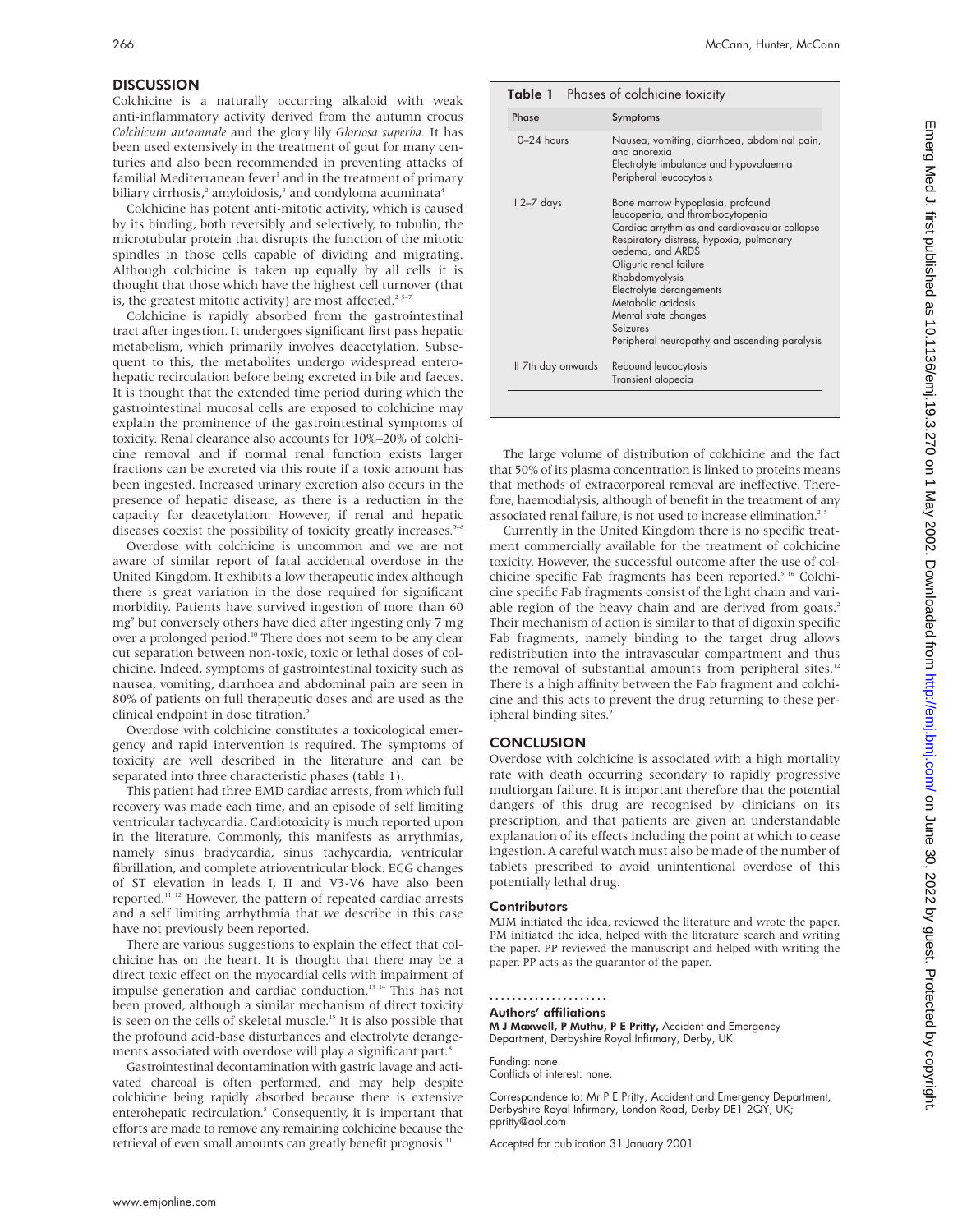# REFERENCES

- 1 Zemer D, Revach M, Pras M, et al. A controlled trial of colchicine in preventing attacks of familial Mediterranean fever. N *Engl J Med*<br>1974;**291**:932–4.
- 2 Kaplan MM, Alling DW, Zimmerman HJ, et al. A prospective trial of colchicine for primary biliary cirrhosis. N Engl J Med 1986;315:1448–54.
- 3 Cohen AS, Rubinov A, Anderson JJ, et al. Survival of patients with primary amyloidosis: Colchicine-treated cases from 1976–1983 compared with cases seen in previous years. Am J Med 1987;82:1182–90.
- 4 Naidus RM, Rodiven R, Mielke CH, et al. Colchicine toxicity. A
- multisystem disease. Arch Intern Med 1977;137:394–6. 5 Milne ST, Meek PD. Fatal colchicine overdose: report of a case and
- review of the literature. Am J Emerg Med 1998;**16**:603–8.<br>6 **Folpini A**, Furfori P. Colchicine toxicity—clinical features and treatment.
- Massive overdose case report. Clin Toxicol 1995;33:71-7 7 Hood RL. Colchicine poisoning. J Emerg Med 1994;12:171-7
- 8 Borron SW, Scherrmann JM, Baud FJ. Markedly altered colchicine kinetics in a fatal intoxication: Examination of contributing factors. Hum Exp Toxicol 1996;15:885–90

# Toxicity of brake oil

# N Sharma, S Jain

.............................................................................................................................

9 Baud FJ, Sabouraud A, Vicaut E, et al. Brief report: Treatment of severe colchicine overdose with colchicine-specific Fab fragments. N Engl J Med 1995;332:642–5.

- 10 MacLeod J G, PhillipsL. Hypersensitivity to colchicine. Ann Rheum Dis 1947;6:224–9.
- 11 Murray SS, Kramlinger KG, MiMichan JC, et al. Acute toxicity after excessive ingestion of colchicine. Mayo Clin Proc 1983;58:528-32.
- 12 Schaumann W, Kaufmann B, Neubert P, et al. Kinetics of the Fab fragments of digoxin antibodies and of bound digoxin in patients with severe digoxin intoxication. Eur J Clin Pharmacol 1986;30:527-33.
- 13 Markland ON. Ultrastructural changes in skeletal muscle induced by colchicine. Arch Neurol 1971;24:72–82.
- 14 Stahl N, Weinberger A, Benjamin D, et al. Fatal colchicine poisoning in a boy with familial Mediterranean fever. Am J Med Sci 1979;278:77–81.
- 15 Stemmermann GN, Hayashi T. Colchicine intoxication. A reappraisal of its pathology based on a study of three fatal cases. Hum Pathol 1971;2:321–32.
- 16 Scherrmann JM, Sabouraud A, Urtizberea M, et al. Clinical use of colchicine-specific Fab fragments in colchicine poisoning. Vet Hum Toxicol 1992;34:334.

# Emerg Med J 2002;19:267–268

Brake oil is an automobile transmission fluid composed of a mixture of toxic glycols and glycol ethers. Three cases of poisoning with toxic glycol based brake fluid are reported who presented with mild metabolic acidosis and acute renal failure. As all the cases had presented late, treatment with ethanol was not started. All of them were treated successfully with haemodialysis.

# CASE 1

A 30 year old man presented to the emergency room 72 hours after having consumed 100 ml of brake fluid after intake of 60 ml of whisky (40% proof). He had three vomits immediately after the consumption and a progressive decrease in his urine output the next day. At admission, the pulse was 92 per minute and blood pressure 164/100 mm Hg. The systemic examination was normal. Laboratory investigations revealed normal complete blood counts. The serum biochemistry values are given in table 1. The urine examination did not reveal any crystals of calcium oxalate; however, numerous red blood cells could be seen.

The presence of renal failure necessitated immediate haemodialysis. Hypertension worsened requiring antihypertensive therapy with nifedipine and atenolol. The presence of prolonged oliguria raised suspicion of renal cortical necrosis but the renal biopsy showed only acute tubular necrosis. After receiving 15 haemodialyses over a period of five weeks he went into the diuretic phase of acute renal failure and was discharged soon thereafter in a satisfactory condition.

# CASES 2 AND 3

These were two brothers aged 40 years and 35 years. They presented to the emergency services 24 hours after having consumed approximately 40–60 ml of brake oil with 80 ml of rum. Both had many vomits over the next few hours followed by declining urinary outputs. At admission, the pulses and blood pressures of both were normal and systemic examination of both patients did not reveal any abnormality. Laboratory indices obtained showed normal complete blood counts. Serum biochemical values of both are presented in table 1. The urine examination of both patients showed a 2+ proteinuria, plenty of red blood cells but no crystals of calcium oxalate.

Both patients were taken up for immediate haemodialysis. The urine outputs of both remained in the oliguric range. After receiving six haemodialyses in one and eight in the other, both patients went into the diuretic phase of acute renal failure and were discharged a week later in a satisfactory condition.

# **DISCUSSION**

Both ethylene glycol and diethylene glycol are colourless, odourless, sweet tasting compounds with widespread commercial use. Whereas ethylene glycol is used as antifreeze, coolant, and preservative, diethylene glycol has been used as a replacement for glycerine. The earliest reported toxicity of diethylene glycol dates back to 1937 when it was used as a vehicle for preparing sulfanilamide elixir.<sup>1</sup> According to a document by Dow Chemical Company, a leading producer of automobile liquids, brake fluid is a transmission fluid composed of a mixture of several glycols like ethylene glycol, diethylene glycol, polyethylene glycol, polypropylene glycol

| Laboratory parameters of patients presenting with brake oil intoxication<br>Table 1 |                              |                                            |                                  |             |                                 |                                  |                          |  |
|-------------------------------------------------------------------------------------|------------------------------|--------------------------------------------|----------------------------------|-------------|---------------------------------|----------------------------------|--------------------------|--|
|                                                                                     | Sodium/potassium<br>(mmol/l) | Urea in mmol/l and<br>creatinine in umol/l | Calcium/ phosphorous<br>(mmol/l) | Arterial pH | Arterial Po <sub>2</sub><br>kPa | Arterial Pco <sub>2</sub><br>kPa | Serum bicarb<br>(mmol/l) |  |
| Case                                                                                | 136/4.6                      | 64.3/972.4                                 | 1.5/2.4                          | 7.25        | 12.6                            | 3.3                              | 15                       |  |
| Case 2                                                                              | 137/4.9                      | 53.6/371.2                                 | 1.8/1.7                          | 7.30        | 13.0                            | 4.6                              | 20                       |  |
| Case 3                                                                              | 134/5.2                      | 71.4/848.6                                 | 2.4/2.0                          | 7.27        | 12.5                            | 3.9                              | 10                       |  |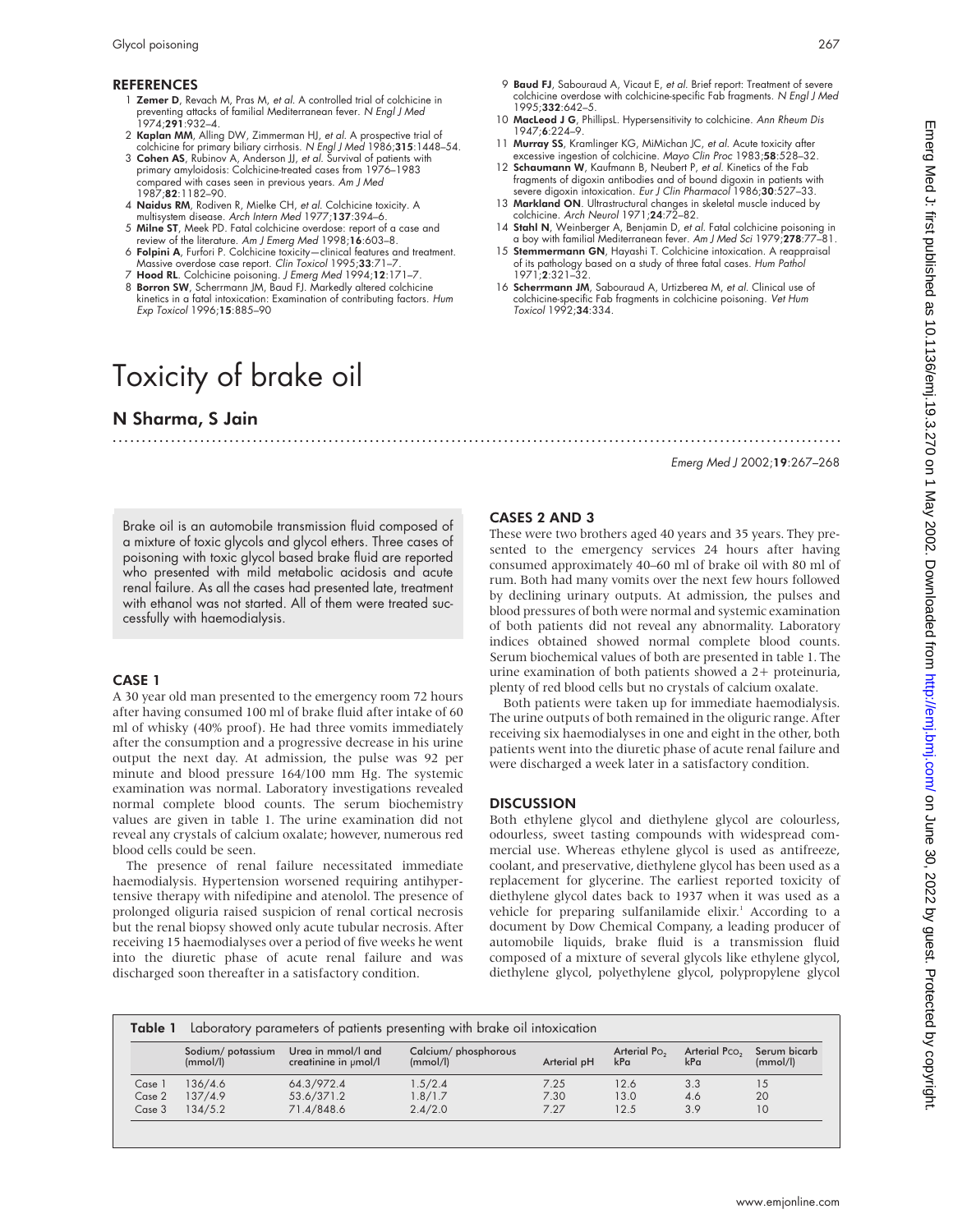and glycol ethers. To the best of our knowledge, so far there has been only one case report of poisoning resulting from the consumption of brake fluid.<sup>2</sup>

After ingestion of ethylene glycol, inebriation occurs but the typical smell of alcohol is lacking. Ethylene glycol is metabolised by the enzyme alcohol dehydrogenase to glycoaldehyde, glycolic acid and glyoxylic acid, which are responsible for most of the clinical effects of ethylene glycol poisoning.2 Cardiovascular toxicity of ethylene glycol usually appears after a period of 12–24 hours and is characterised by tachycardia, hypertension, and pulmonary oedema.<sup>2</sup> In all the three cases, apart from nausea and vomiting, the other clinical features were not present. Acute renal failure usually occurs as a delayed manifestation after 24 hours of ingestion in  $73\% - 84\%$  of cases of ethylene glycol poisoning  $2$  and was present in all of our cases. The presence of proteinuria in all cases was consistent with acute tubular necrosis and was confirmed on biopsy of the kidney in case number 1. All of our cases also had microscopic haematuria.

For patients presenting early with ethylene glycol poisoning treatment with ethanol is preferred. Ethanol acts by competing with ethylene glycol for the enzyme alcohol dehydrogenase thus limiting the formation of toxic metabolites. All three patients had presented late (>24–72 hours) with established renal failure. As the elimination half life of ethylene glycol is three hours<sup>2</sup> and more than five times the elimination half life had elapsed, there would have been little ethylene glycol left in the body. Hence, treatment with ethanol would not have served any therapeutic purpose. The modality of treatment chosen was haemodialysis to facilitate removal of toxic metabolites of ethylene glycol and to combat uraemia.

Besides ethylene glycol, the other components of brake fluid may also have played some part in the manifestations of this unusual poisoning. Diethylene glycol has been incriminated earlier in a case report of five cases of acute renal failure complicating the use of diethylene glycol based silver sulfadiazene ointment.3 Recently, diethylene glycol has been implicated as the causative factor for renal failure in the paediatric population of Bangladesh, Haiti, and India.<sup>46</sup> The mode of poisoning was from contamination of the available liquid peadiatric medications with diethylene glycol. In another case report, propylene glycol has also been suspected of having led to

hyperosmolarity and cardiorespiratory arrest in an infant.<sup>7</sup> All toxic glycols are metabolised by alcohol dehydrogenase resulting in profound metabolic acidosis attributable to the accumulation of organic acids. In all our cases, it is possible that the consumption of ethanol probably led to partial saturation of the enzyme alcohol dehydrogenase thereby limiting the formation of organic acids. The resultant metabolic acidosis was mild in all cases and significant toxicity on systems other than the kidneys was avoided.

#### **Contributors**

Navneet Sharma was the treating physician who diagnosed, managed and treated the patients in the medical emergency. Sanjay Jain, a senior consultant in the emergency department, actively participated in the discussion of treatment modalities and review of this paper. Navneet Sharma is the guarantor of the paper.

# .....................

Authors' affiliations

N Sharma, S Jain, The Department of Internal Medicine, Postgraduate Institute of Medical Education and Research, Chandigarh, India

Funding: none Conflicts of interest: none

Correspondence to: Dr N Sharma, The Department of Internal Medicine, Postgraduate Institute of Medical Education and Research, Chandigarh, India 160012; nsharma@glide.net.in

Accepted for publication 26 November 2001

#### **REFERENCES**

- 1 Calvery HO, Klumpp TG. The toxicity for human beings of diethylene
- glycol with sulfanilamide. *South Med J* 1939;**32**:1105–9.<br>2 **Turk J**, Morrell L, Avoili LV. Ethylene glycol intoxication. *Arch Intern Med* 1986;146:1601–3.
- 3 Cantarell MC, Fort J, Camps J, et al. Acute intoxication due to topical application of diethylene glycol. Ann Intern Med 1987;106:478–9.
- 4 Hanif M, Mobarak MR, Ronan A, et al. Fatal renal failure caused by diethylene glycol in paracetamol elixir: the Bangalesh epidemic. BMJ 1995;331:88–91.
- 5 Malebranche R, Heckdivert C, Lassegue A, et al. Fatalities associated with ingestion of diethylene glycol-contaminated glycerin used to manufacture acetaminophen syrup—Haiti, November 1995-June 1996. Morb Mortal Wkly Rep 1996;45:649–50.
- 6 Singh J, Dutta AK, Khare S, et al. Diethylene glycol poisoning in Gurgaon, India, 1998. Bull World Health Organ 2001;79:88–95.
- 7 Fligner CL, Jack R, Twiggs GA, et al. Hyperosmolarity induced by propylene glycol: a complication of silver sulfadiazine therapy. *JAMA*<br>1985;**253**:1606–8.

# Metal fume fever: a case report and review of the literature

.............................................................................................................................

# P Kaye, H Young, I O'Sullivan

Emerg Med J 2002;19:268–269

Metal fume fever is an acutely noxious inhalation syndrome secondary to metal oxide fumes. Despite preventative strategies sporadic cases are likely to continue to present to emergency departments.

55 year old man presented to the emergency department<br>at 9 pm. He complained of feeling generally unwell for<br>the previous five hours. He described malaise, fatigue,<br>cough fever nausea and dyspnoea at rest. He had no previo at 9 pm. He complained of feeling generally unwell for the previous five hours. He described malaise, fatigue, cough, fever, nausea, and dyspnoea at rest. He had no previous medical history of note and was usually fit and well. He was a non-smoker. He worked as a plumber and on the day of admission had been using an oxyacetylene torch to remove a steel tank.

On examination, he was unable to talk in full sentences. His respiratory rate was 24/min with an oxygen saturation of 94% in room air. Chest examination was normal. His pulse rate was 100/min and he was feverish at 39°C. There were no other findings of note. Blood gas analysis demonstrated acute type I respiratory failure with an arterial oxygen partial pressure of 8.8 kPa. There was a neutrophil leucocytosis but no other abnormality of baseline pathology. A chest radiograph revealed patchy opacification in the right perihilar area.

His 18 year old son, who had been working with him all day, presented to the emergency department simultaneously. He complained of malaise, nausea, vomiting, and cough. He had no previous medical history. Examination and investigation were unremarkable.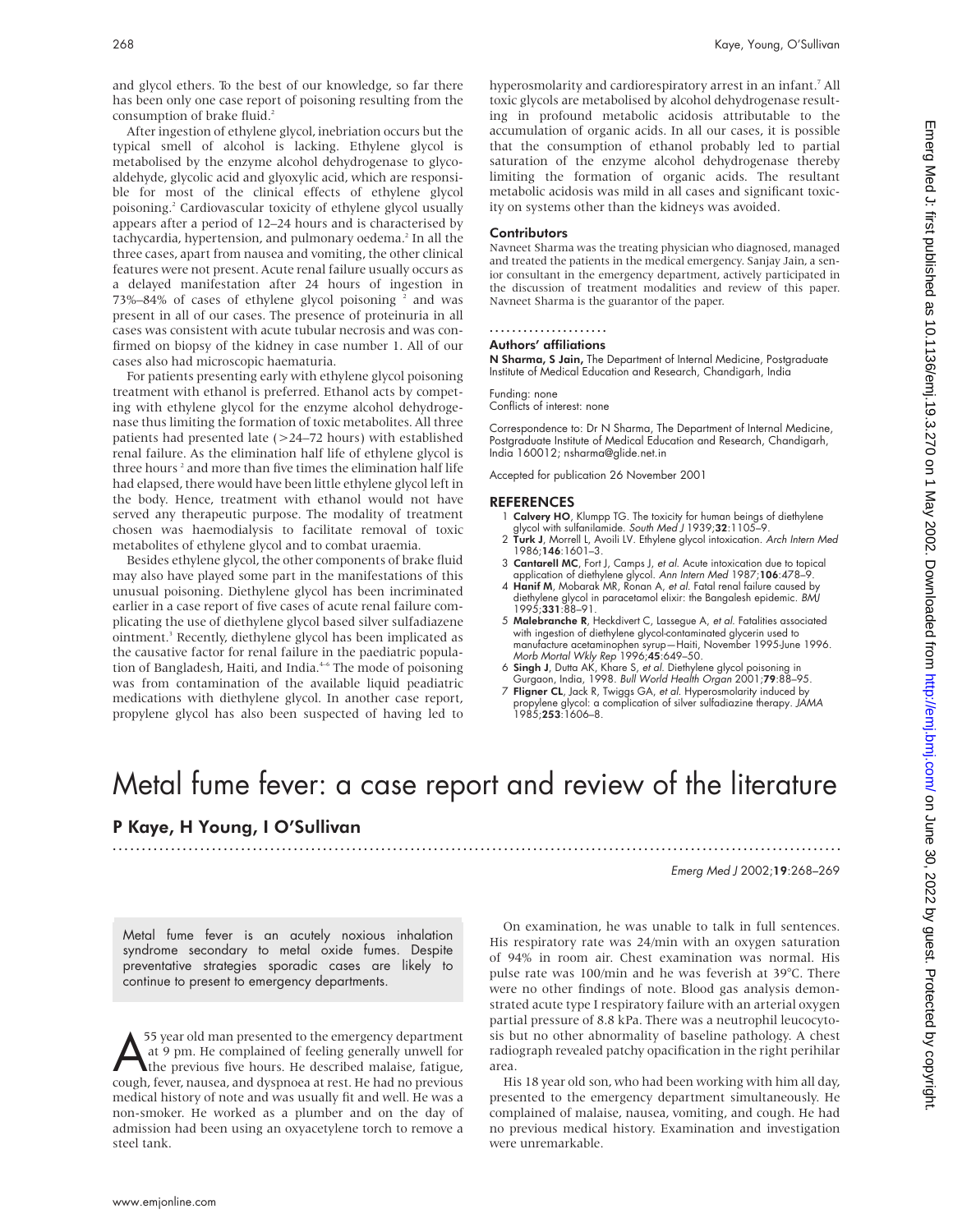A further coworker presented to a local minor injury unit the same night with similar symptoms to the 18 year old patient. He required no medical intervention.

A diagnosis of metal fume fever was made and the 55 year old man admitted for observation and oxygen therapy. His son was discharged. By the following morning both had made a full recovery.

#### **DISCUSSION**

Metal fume fever (MFF)—"brass founders ague", "zinc shakes", "Monday morning fever"—is a self limiting inhalation fever attributed to a number of metal oxide fumes. The history is characterised by fever, headache, myalgia, fatigue, and dyspnoea. Other features include cough, thirst, a metallic taste, salivation, and a neutrophil leucocytosis. Radiography may demonstrate bilateral diffuse infiltrative pulmonary lesions. Pulmonary function tests demonstrate a significant reduction in vital capacity, transfer factor and arterial oxygen partial pressure. Urine and plasma metal levels may be increased.

Onset is typically rapid, occurring between three and 10 hours after exposure. Spontaneous recovery occurs within 24 hours. No long term complications are known.<sup>1</sup>

MFF is classically associated with zinc oxide fume exposure from welding galvanised steel or brass. It is also seen in association with high temperature zinc coating processes and metal pouring in brass foundries. Magnesium and copper oxide fumes are more rarely the causative agents. Approximately 2000 cases are reported annually in the United States.<sup>23</sup>

The pathophysiology is unclear but seems to reflect a direct toxic effect. The lack of a latent period and the fact that large proportions of a single workforce can be affected are against an immunological basis for the disease. <sup>4</sup> There is evidence of an exposure dependent neutrophil alveolitis in association with tumour necrosis factor α, interleukin 6, and interleukin 8 cytokine release from pulmonary cells.<sup>4</sup> Interestingly there is evidence of rapid adaptation after repeated exposure though the transient nature of this tolerance is reflected in the synonym "Monday morning fever". It has been postulated that tolerance occurs because of induction of metallothionein protein synthesis. These proteins bind to heavy metals preventing toxic metal accumulation.<sup>5</sup>

Diagnosis is based on clinical suspicion, clinical findings, and rapid resolution. Evidence of possible exposure is critical. Treatment is symptomatic. The syndrome needs to be differentiated from serious MFF seen after military smoke exposure, which typically has a biphasic response with severe relapse 24 to 48 hours after initial remission.<sup>6</sup> It should also be differentiated from true chemical pneumonitis after metal fume exposure. This is particularly associated with cadmium fumes but also occurs with manganese, mercury, and nickel. In the early stages, it may be indistinguishable

from MFF but the pneumonitis is progressive and usually complicated by non-cardiogenic pulmonary oedema. Cadmium also injures the renal tubules resulting in acute renal dysfunction.<sup>1</sup>

Preventative strategies for MFF are aimed at reducing fume exposure concentrations.<sup>7</sup> "Toxic" levels have not been established. However, Fine *et al* have demonstrated that inhalation of traditionally safe levels of zinc oxide can produce MFF symptoms and a rise in plasma interleukin  $6.8$  In the UK, the Reporting of Injuries, Diseases and Dangerous Occurrence Regulations (1995) place responsibility on employers to report MFF to the Health and Safety Executive once it has been diagnosed in writing by a doctor.<sup>7</sup>

#### **CONCLUSION**

MFF is a common, acute, severe occupational syndrome. Despite preventative strategies, sporadic cases continue to present to emergency departments. Recognition of the possibility of an inhalation syndrome requires an understanding of the aetiology and an adequate occupational history. Early recognition can prompt a more directed management approach and permit the exclusion of more serious inhalational syndromes.

#### **Contributors**

PK and HY were responsible for the diagnosis and management of the case, reviewed the literature and wrote the paper. IOS reviewed and advised on the paper and is the guarantor for the paper.

#### .....................

# Authors' affiliations

P Kaye, H Young, I O'Sullivan, Emergency Department, Bristol Royal Infirmary, Bristol, UK

Funding: none.

Conflicts of interest: none.

Correspondence to: Dr P Kaye, Emergency Department, Bristol Royal Infirmary, Marlborough Street, Bristol BS2 8HW, UK; philip\_bath@hotmail.com

- 1 Waldron HA. Non-neoplastic disorders due to metallic, chemical and physical agents. In: Raymond Parkes W. Occupational lung disorders. Oxford: Butterworth Heinemann, 1994:593–643.
- 2 Liss GM. Health effects of welding and cutting fume an update. Ontario: Ministry of Labour Final Report, 1996 Dec:Section 3.3.
- 3 Offerman PV, Finley CJ. Metal fume fever. Ann Emerg Med 1992;21:872–5.
- 4 Blanc PD, Boushey HA, Wong H, et al. Cytokines in metal fume fever. Am Rev Respir Dis 1993;147:134–8.
- 5 Gordon T, Fine JM. Metal fume fever. Occup Med 1993;8:504–17. 6 Blount BW. Two types of metal fume fever: mild versus serious. Mil Med 1990;155:372–7.
- 7 Health and Safety Executive. The reporting of injuries, diseases and dangerous occurrences regulations (RIDDOR). London: Department of environment, transport, and the regions, 1995 .
- 8 Fine JM, Gordon T, Kinney P, et al. Metal fume fever: characterisation of clinical and plasma IL-6 responses in controlled human exposures to zinc oxide fume at and below the threshold limit value. J Occup Environ Med 1997;39:722–6.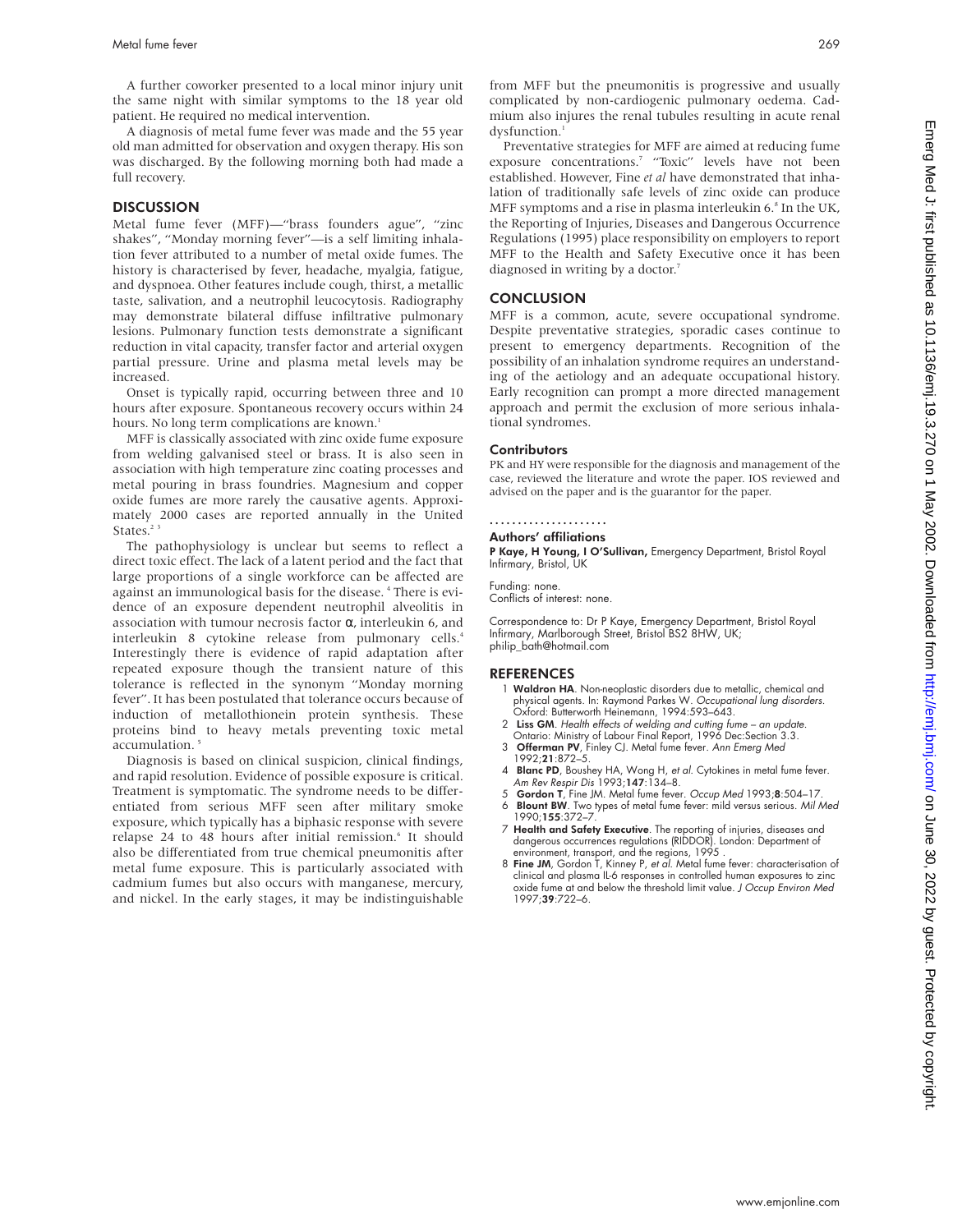# Methylene blue: a treatment for severe methaemoglobinaemia secondary to misuse of amyl nitrite

# B Modarai, Y K Kapadia, M Kerins, J Terris .............................................................................................................................

Emerg Med J 2002;19:270–271

**P** oisoning with inhalational nitrites is a recognised cause of methaemoglobinaemia presenting to the emergency department. Methaemoglobin (MetHb) is the oxidised form of haemoglobin and incapable of carrying oxygen. The oisoning with inhalational nitrites is a recognised cause of methaemoglobinaemia presenting to the emergency department. Methaemoglobin (MetHb) is the oxidised concentration of MetHb does not exceed 1%–2% in the normal physiological state. Previously reported cases <sup>12</sup> include patients with severe poisoning who were comatosed on presentation or required repeat treatment with methylene blue (MB). Two cases of severe methaemoglobinaemia secondary to misuse of amyl nitrite are presented. A MetHb level of greater than 50% was measured in each case, however, both patients were conscious and talking on presentation and showed clinical and biochemical response to treatment with one dose of MB.

# CASE REPORT 1

A 32 year old white woman was brought by ambulance to the emergency department. She had been found "collapsed" on the street but was alert and appropriately responsive. She admitted sniffing half the contents of a small bottle of amyl nitrite, drinking one unit of alcohol, and smoking cocaine. On examination a deep blue-grey discoloration was noted of her skin especially over the lips, nose, and ears despite 15 l/min high flow oxygen therapy. A pulse oximetry reading of 82%, together with a pulse rate of 130 beat/min, blood pressure 100/50 mm Hg, and a respiratory rate of 22 breaths/min were noted. Neurological examination was unremarkable with a Glasgow coma score of 15, no focal neurology, and normally reactive pupils.

An arterial blood sample was chocolate brown coloured and had a MetHb level of 59.9%, po<sub>2</sub> 34.7 kPa, pco<sub>2</sub> 3.1 kPa, pH 7.30, HCO<sub>3</sub> 11.4 mmol/l, and base excess  $-13.3$  mmol/l.

She was treated with 1.5 mg/kg of intravenous MB given over five minutes, one litre intravenous isotonic saline over six hours, and high flow oxygen therapy.

Forty minutes after administration of MB the patient's colour was beginning to improve and a repeat arterial blood gas measurement showed MetHb level of 4.8%,  $po_2$  52.7 kPa,  $pco_2$ 4.28 kPa, pH 7.32, HCO<sub>3</sub> 16.1 mmol/l, base excess −8.5 mmol/l.

Clinically the patient remained well and was admitted overnight for observation. She self discharged the following morning.

# CASE REPORT 2

A 28 year old man of Mediterranean origin was brought to the emergency department by ambulance at 03 05 am from a local night club. He had complained of difficulty in breathing and chest pain. On arrival he was agitated and uncooperative. He admitted to drinking six units of alcohol but denied other substance misuse.

On examination he had a navy blue discoloration of his skin, particularly around his face. His Glasgow coma score was

.............................................................

Abbreviations: MB, methylene blue; MetHb, methaemoglobin

| Table 1   | Clinical effects of methaemoglobinaemia                                                      |  |
|-----------|----------------------------------------------------------------------------------------------|--|
| % MetHb   | Clinical effects                                                                             |  |
| $0 - 15$  | Clinical effects unlikely                                                                    |  |
| $15 - 30$ | Mild: Cyanosis (tongue, lips, earlobe), fatigue, dizziness,<br>headache                      |  |
| $30 - 50$ | Moderate: Weakness tachycardia, tachypnoea, mild<br>dyspnoea                                 |  |
| $50 - 70$ | Severe: Stupor, coma, convulsions, respiratory<br>depression, cardiac dysrhythmias, acidosis |  |
| >70       | Potentially fatal                                                                            |  |

14 (confusion) and his pupils were mid-size and normally reactive. He had a tachycardia of 140 beat/min, a blood pressure of 80/40 mm Hg, and a respiratory rate of 30 breaths/ min. His chest was clear and pulse oximetry registered 74% on 15 l/min high flow O, therapy.

An arterial blood sample was chocolate brown coloured and had a MetHb level of 63.3%, po, 9.78 kPa, pco, 2.29 kPa, pH 7.202, HCO, 6.6 mmol/l, and base excess of −19.4 mmol/l.

Further treatment was started with 2 mg/kg of intravenous MB over a period of five minutes and one litre isotonic saline immediately. High flow oxygen therapy was continued. Within 10 minutes the patient had improved systematically and a further five minutes later the patient was no longer cyanosed. A repeat arterial blood gas sample showed MetHb level of 1.4%, po<sub>2</sub> 30.61 kPa, pco<sub>2</sub> 3.68 kPa, pH 7.369, HCO<sub>3</sub> 15.6 mmol/l, base excess −8.5 mmol/l.

The patient remained well overnight and before discharge admitted he had inhaled a bottle of amyl nitrite while in the night club.

## **DISCUSSION**

Haemoglobin is oxidised from the ferrous ( $Fe<sup>2+</sup>$ ) to ferric  $(Fe<sup>3+</sup>)$  form. The ferric form is known as MetHb and is incapable of transporting oxygen. In a healthy adult the concentration of MetHb is 1%–2%. Increased levels of MetHb lead to tissue hypoxia and can be fatal. Two enzyme systems within the erythrocyte are responsible for reducing MetHb back to Hb. These are the cytochrome- $b_s$ -MetHb reductase system and reduced nicotinamide adenine dinucleotide phosphate  $(NADPH)$ -MetHb reductase.<sup>3</sup>

Exposure to nitrites and nitrate compounds (for example, amyl nitrite, glyceryl trinitrite) is the commonest cause of acquired methaemoglobinaemia.<sup>5</sup> Fatal methaemoglobinaemia secondary to ingestion of nitrite contaminated well water was first reported in an infant.<sup>6</sup> Other causes of methaemoglobinaemia include local anaesthetics (for example, benzocaine, prilocaine, lignocaine (lidocaine)),<sup>7</sup> aniline dyes,<sup>8</sup> sulphonamides, dapsone and quinones.<sup>9</sup>

Although the response to varying levels of MetHb differs from one person to another, the typical effects from increased concentrations of MetHb are shown in table 1.<sup>10</sup>

Immediate treatment entails attention to the airway, prevention of further substance absorption, and reduction of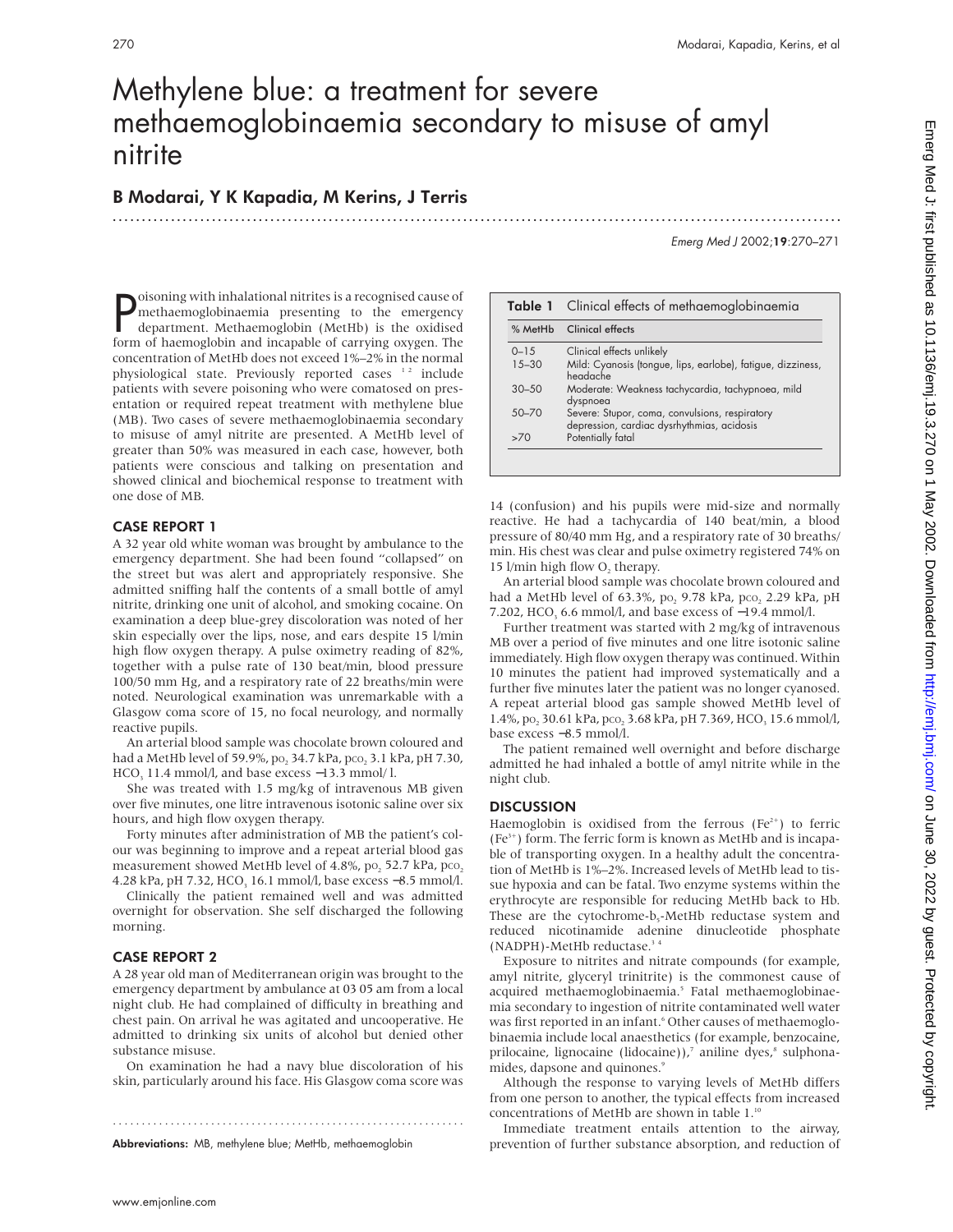the ferric form of haemoglobin with intravenous MB.<sup>11</sup> Treatment with MB is advised when the MetHb level is >30%–40% but each case must be treated individually on clinical grounds and symptoms. The recommended dose is 1–2 mg/kg given intravenously over five minutes. The different doses (both within the recommended range) used in our two patients were at the discretion of the attending emergency physician.

MB acts as a substrate for the enzyme NADPH-MetHb reductase. The reduced MB produced by the action of this enzyme in turn reduces MetHb back to haemoglobin. NADPH is a necessary cofactor for the enzyme and is produced using G6PD (from the hexose monophosphate shunt). In people with G6PD or NADPH-MetHb reductase deficiency MB is ineffective and alternative treatments such as exchange transfusion, hyperbaric oxygen, or packed cell transfusion must be used.<sup>4 12</sup>

Pulse oximetry in the presence of methaemoglobinaemia is inaccurate. This device uses light absorbance at two wavelengths (660 nm and 940 nm) to calculate the relative concentration of oxy-haemoglobin and deoxy-haemoglobin. MetHb absorbs more light at both wavelengths than do the other two forms of haemoglobin but has a disproportionately greater absorbance at 660 nm. When MetHb concentration reaches 65% or more of the total haemoblobin concentration, the 660 nm to 940 nm light absorbance ratio approaches 1.27. This generates a (falsely high) SaO<sub>2</sub> reading of 80%, even though the maximum possible value is 35%.<sup>13 14</sup>

Co-oximetery avoids this problem by using spetrophotometric techniques to estimate the oxy-haemoglobin percentage of total haemoglobin concentration in the blood sample. It measures light absorbance at four different wavelengths to calculate relative concentrations of oxy-haemoglobin, deoxyhaemoglobin, carboxy-haemoglobin, and MetHb.<sup>15</sup>

Arterial blood gas analysis can also be misleading. Values obtained are a measure of the dissolved oxygen in the sample and not of the oxygen bound to haemoglobin. Calculations of oxygen saturation are based on the assumption that all haemoglobin present has the capacity to carry oxygen. Thus in the presence of a high MetHb concentration, calculated po, levels will be an overestimation and may mask severe tissue hypoxia.<sup>16</sup>

The use of volatile nitrites as drugs of misuse make them a possible cause of methaemoglobinaemia presenting to the emergency department. These are known on the street as "poppers". The composition of the liquid varies including amyl, butyl and isobutyl nitrite. A high level of awareness and index of suspicion is required to diagnose the condition and successfully reverse potentially fatal sequelae associated with its misuse.

# Avulsion of the triceps tendon

# C Rajasekhar, T K Kakarlapudi, M S Bhamra

# Authors' affiliations

B Modarai, Y K Kapadia, M Kerins, J Terris, Department of Emergency Medicine, St Thomas' Hospital, London, UK

Correspondence to: Dr J Terris, Department of Accident and Emergency, St Thomas' Hospital, Lambeth Palace Road, London SE1 7EH, UK; j.terris@gstt.sthames.nhs.uk

Accepted for publication 25 July 2001

### **REFERENCES**

- 1 Stambach T, Haire K, Soni N, et al. Saturday night blue-a case of near fatal poisoning from the abuse of amyl nitrite. J Accid Emerg Med 1997;14:339–40.
- 2 Edwards R. Extreme methaemoglobinaemia secondary to recreational use of amyl nitrite. J Accid Emerg Med 1995;12:138–42.
- 3 Jaffe ER. Enzymatic hereditary methaemoglobinaemia: a clinical/biochemical classification. Blood Cells 1986;12:81–90.
- 4 Metz EN, Balcerzak SP, Sagon LR. Mechanism of methylene blue stimulation of the hexose monophosphate shunt in the erythrocyte. J Clin Invest 1976;58:797–802.
- 5 Gibson GR, Hunter JB, Roabe RS, et al. Methaemoglobinaemia produced by high dose intravenous nitroglycerine. Ann Intern Med  $1982:96:615.$
- 6 Comly HH. Cyanosis in infants caused by nitrites in well water. JAMA 1945;129:112–16.
- 7 O'Donohue WJ, Moss LM, Angelillo VA. Acute methaemoglobinaemia by topical benzocaine and lignocaine. Arch Intern Med 1980;140:1508–9.
- 8 Phillips DM, Gradisek R, Heiselman DE. Methaemoglobinaemia secondary to aniline exposure. Ann Emerg Med 1990;19:425–9.
- 9 Berlin G, Brod AB, Hilden JO, et al. Acute dapsone intoxication: a case treated with continuos infusion of methylene blue, forced diuresis and plasma exchange. Clin Toxicol 1984;22:537-48.
- 10 National Poisons Information Service. Methaemoglobinaemia: causes and managemen<sup>t</sup>. London: National Poisons Information Service, January 1998.
- 11 Hall AH, Kulig KW, Rumack BH. Drug and chemical induced methaemoglobinaemia. Clinical features and management. Med Toxicol 1986;1:232–60.
- 12 Harrison MR. Toxic methaemoglobinaemia. A case of acute nitrobenmzene and aniline poisoning treated by exchange transfusion. Anaesthesia 1977;32:270–2.
- 13 Ralston AC, Webb RK, Runciman WB. Potential errors in pulse oximetry. III: Effects of interference dyes, dyshaemoglobins and other pigments. Anaesthesia 1991;46: 291–4.
- 14 Wright RO, Lewander WJ, Woolf AD. Methaemoglobinaemia: aetiology, pharmacology, and clinical management. Ann Emerg Med 1999;34:646–56.
- 15 Watcha MF, Connor MT, Hing AV. Pulse oximetry in methaemoglobinaemia. Am J Dis Child 1989;143:845–7.
- 16 Barker SJ, Tremper KK, Hyatt J, et al. Effects of methaemoglobinaemia on pulse oximetry and mixed venous oximetry. Anaesthesiology 1987;67 (suppl):A171.

Emerg Med J 2002;19:271–272

A vulsion of the triceps tendon is the least common of all<br>tendon injuries.<sup>1</sup> In a review of 1014 tendon ruptures<br>over a nine year period by Anzel *et al*,<sup>2</sup> 2% constituted the<br>triceps tendon.The rupture could be partial vulsion of the triceps tendon is the least common of all tendon injuries.<sup>1</sup> In a review of 1014 tendon ruptures over a nine year period by Anzel *et al*, <sup>2</sup> 2% constituted the or without associated fractures. The usual mechanism of injury is fall onto an outstretched hand but can occur after direct contact injuries. Although ruptures at the musculotendinous junction have been reported, the commonest location is the osseo-tendinous insertion. We report a case of triceps avulsion in a 42 year old heavy manual worker treated by open surgical repair.

## CASE REPORT

.............................................................................................................................

A 42 year old man presented to the accident and emergency department with pain in his left elbow when he landed awkwardly on it while carrying a barrow of soil up a plank, three feet high and slipped. Clinical examination revealed diffuse swelling and tenderness in the region of the left elbow. A definite gap was palpable just above the olecranon and weakness of arm extension was clearly evident. Lateral radiograph of the elbow showed a "flake" fracture of the olecranon. A diagnosis of complete rupture of the triceps was made. Through a posterior midline incision, the area of rupture was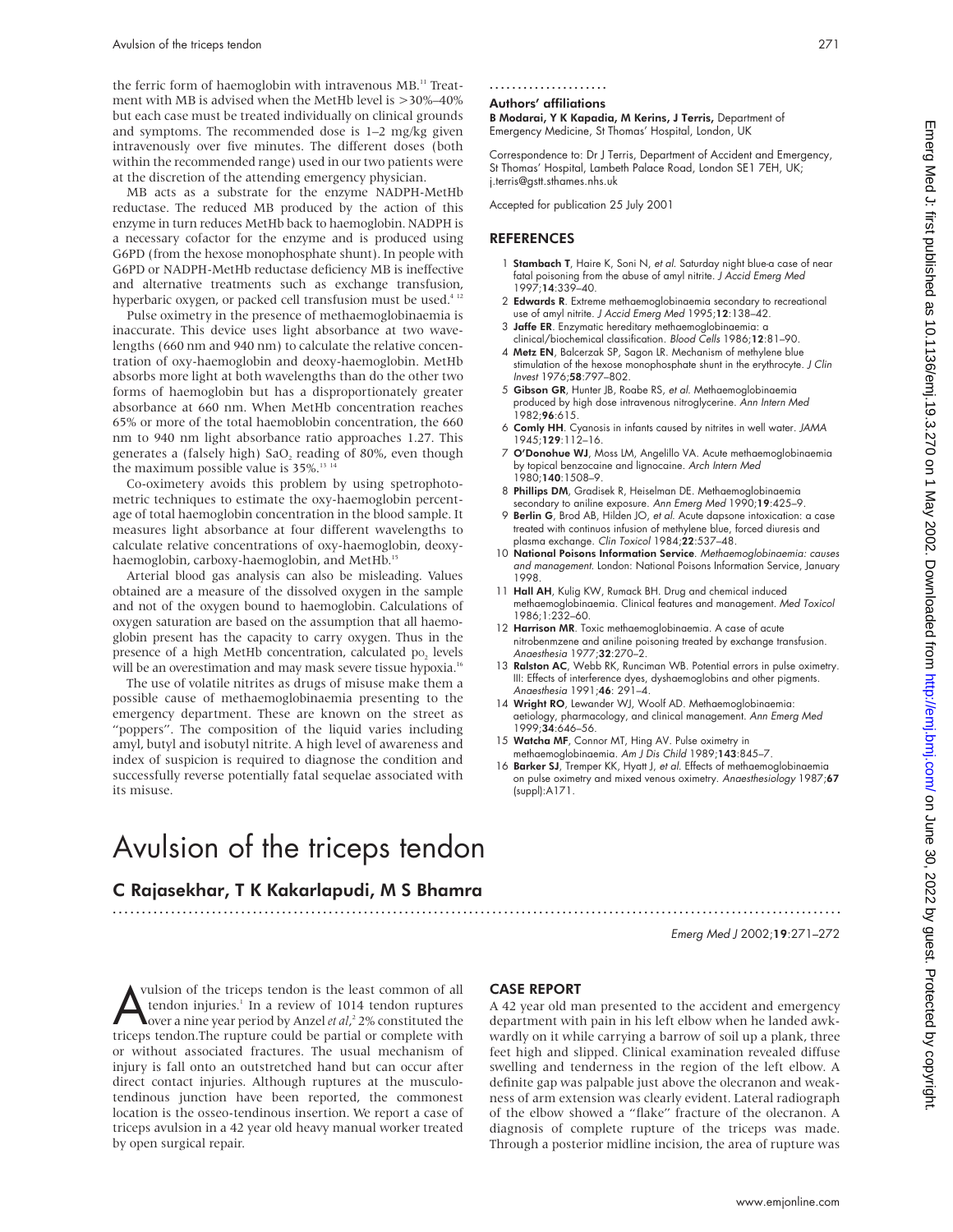

Figure 1 Lateral radiograph of the injured elbow showing the "flake" fracture avulsed from the olecranon.

exposed and the flake of bone with the triceps tendon was reattached using two k-wires reinforced with a circlage wire. Postoperatively the arm was immobilised in a back slab at 80 degrees for four weeks after which active flexion was commenced. Extension was permitted after a period of eight weeks. The k-wires had to be removed at three months after the operation. One year after the operation he has full range of movement of the elbow with complete recovery of the triceps power.

# **DISCUSSION**

Being comparatively uncommon, triceps injuries are frequently missed in a normal accident and emergency setting. Triceps avulsion should be suspected in patients presenting with pain and swelling about the elbow after trauma. It usually follows indirect trauma but can be seen after a direct blow or fall on the elbow. Injury to the triceps can also be sustained in a variety of sports including weight lifters and body builders. It has also been described in patients with hyperparathyroidism and in haemodialysed patients with renal failure.<sup>3</sup>

Clinical examination will reveal swelling and a palpable gap proximal to the olecranon. Significant loss of range of motion of extension and strength usually suggests a complete rupture. This may be difficult to elicit because of the pain, swelling, and muscle spasm.

Roentgenographic examination usually reveals a "flake" fracture, which is an avulsion fracture of the olecranon (fig 1). Careful inspection of the radiographs and if necessary oblique views of the elbow should be requested to rule out other fractures. Levy *et al*,<sup>45</sup> described radial head fractures associated with triceps ruptures in two reviews. Ultrasound examination or magnetic resonance imaging may be needed if the diagnosis is uncertain.

Complete avulsion rupture of the triceps needs surgical exploration and repair. Reattachment of the triceps tendon to



Figure 1 Lateral radiograph of the injured elbow showing the **Figure 2** Lateral radiograph of the elbow showing the<br>"flake" fracture avulsed from the olecranon. The overwhap of the avulsed tendon using k-wires and circlage

the olecranon via drill holes within the olecranon is usually successful. If the avulsed flake of bone is of reasonable size fixation may be attempted as in our case (fig 2). Neglected ruptures and ruptures at the musculotendinous junction will require more extensive procedures including V-Y advancement and tendon gafting.<sup>6</sup>

Avulsion of the triceps tendon is a rare injury. It can occur after direct or indirect trauma and is usually at the osseo-tendinous junction. A high index of suspicion, physical examination for a palpable gap and "flake" fracture on lateral radiograph will aid in diagnosis. Surgical repair will usually yield excellent results.

#### .....................

#### Authors' affiliations

C Rajasekhar, T K Kakarlapudi, M S Bhamra , Department of Trauma and Orthopaedic Surgery, Rotherham District General Hospital, Rotherham, UK

Correspondence to: Mr C Rajasekhar, Flat 18, Whinpark Flats, Whinpark Avenue, Blackpool, FY3 8NZ; c.rajasekhar@virgin.net

Accepted for publication 18 December 2000

- Holder SF, Grana WA.Complete triceps tendon avulsion. Orthopaedics 1986;9:1581–2.
- 2 Anzel SH, Covey KW, Weiner AD, et al. Disruptions of muscles and tendons:an analysis of 1,041 cases. Surgery 1959;45:406–14.
- 3 Lotem M, Bernheim J, Lonfortz B. Spontaneous rupture of tendons: a complication of hemodialyzed patients treated for renal failure. Nephron 1978;21:201–8.
- 4 Levy M, Fishel RE, Stern GM. Triceps tendon avulsion with or without fracture of the radial head - a rare injury? J Trauma 1978;18: 677–9.
- 5 Levy M, Goldberg I, Meir I. Fracture of the head of the radius with a tear or avulsion of the triceps tendon. J Bone Joint Surg 1982;64-B:70-2.
- 6 Wagner JR, Cooney WP, Rochester MN. Rupture of the triceps muscle at the musculotendinous junction:a case report. J Hand Surg 1997;22A:341–3.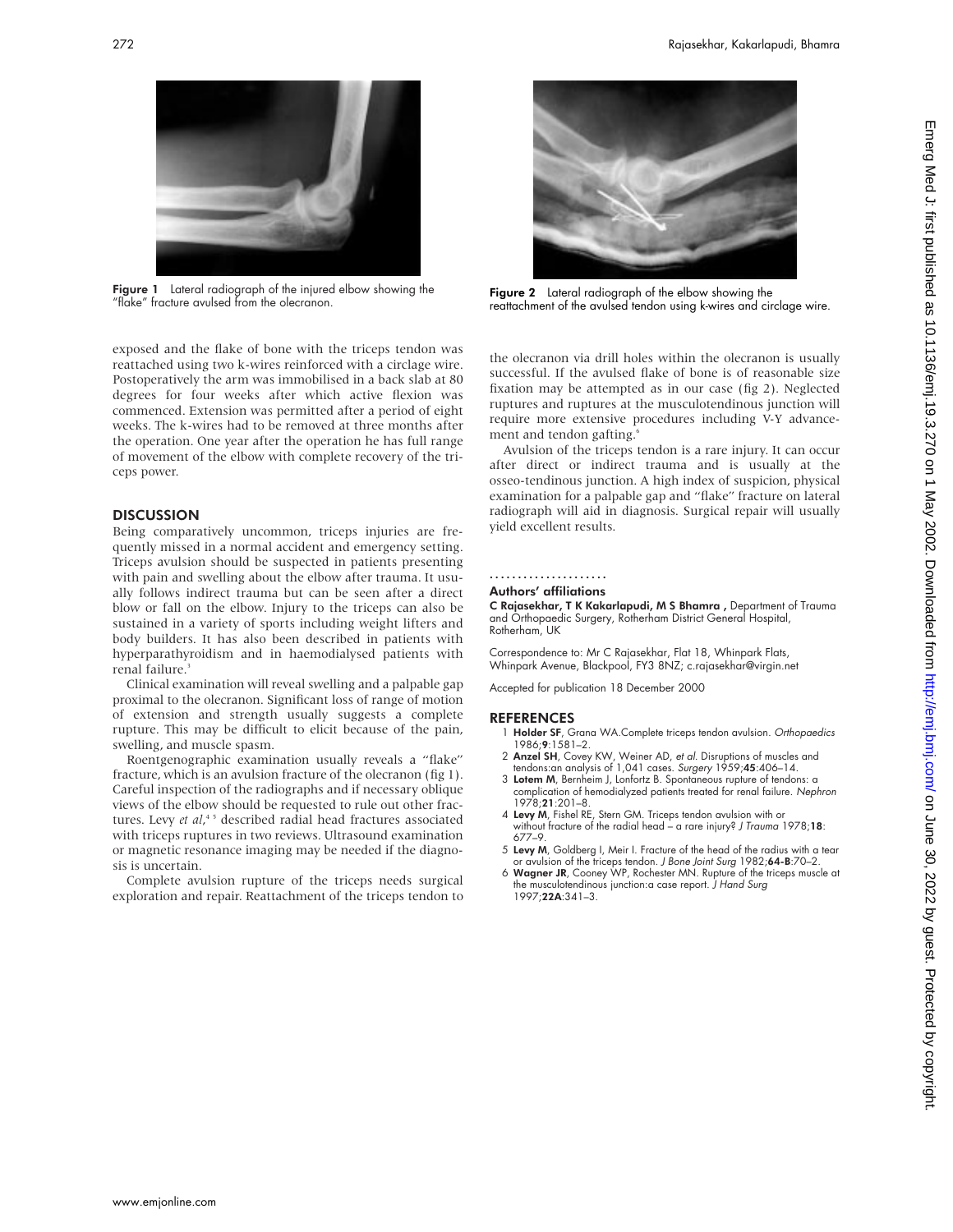# Spontaneous haemopneumothorax: are guidelines overdue?

# S R Hart, C Willis, A Thorn, L Barfoot

.............................................................................................................................

Emerg Med J 2002;19:273–274

Spontaneous life threatening haemopneumothorax is an unusual but treatable cause of unexpected circulatory collapse in young patients. Two case histories are presented to illustrate the management of this condition. Diagnosis and initial management depends on early recognition of the clinical pattern by accident and emergency (A&E) staff and/or hospital physicians. Problems may arise for two reasons. Firstly, as the incidence of life threatening spontaneous haemopneumothorax is low, admitting medical staff may not have experienced this condition in the absence of trauma. Secondly, unlike surgeons, staff in these specialties are unlikely to have received training of either traumatic or spontaneous haemopneumothorax. The cases illustrate potential problems. Not only early recognition of the clinical pattern but also proactive intervention in the A&E department are necessary before referral to a cardiothoracic surgeon. Furthermore, we suggest treatment would be improved by the introduction of management guidelines.

istorically, a haemothorax complicates  $2\%$  to  $5\%$  of<br>spontaneous pneumothoraces<sup>12</sup> and may be life threat-<br>ening. Spontaneous haemopneumothorax was first<br>described in 1876<sup>3</sup> and fatal cases were reported at the begi spontaneous pneumothoraces<sup> $12$ </sup> and may be life threatening. Spontaneous haemopneumothorax was first described in 1876<sup>3</sup> and fatal cases were reported at the beginning of the last century.<sup>45</sup> Non-traumatic haemopneumothorax is 30 times more common in men than women; a gender difference much larger than for spontaneous pneumothorax.<sup>6</sup> Bleeding most commonly results from a torn adhesion between parietal and visceral pleura or rupture of a vascularised bulla.7 When blood loss has been substantial, early placement of an intrapleural chest drain is necessary and thoracotomy may be required to achieve haemostasis.<sup>8</sup>

Prompt diagnosis is essential but may not be readily apparent on first presentation. Problems associated with delayed diagnosis and medical treatment are exemplified by two patients who presented to the A&E department with life threatening features.

## CASE REPORTS Case 1

A 28 year old previously well man presented to the A&E department with a 15 hour history of upper abdominal pain exacerbated by movement. Examination was unremarkable except for a tender epigastrium. Haemoglobin was 12.3 g/dl, white cell count 15.4, electrolytes, liver function tests and amylase were normal. Gastritis was diagnosed but Gaviscon was ineffective. Four hours later the pain had begun radiating to the right anterior chest. During observation in the A&E department, he was sweating, looked very unwell and had a tachycardia of 120 beats/minute with a blood pressure of 130/70 mm Hg. Four units of blood were cross matched. Epigastric tenderness with rebound were described. Blood glucose concentration was 26.6 mmol/l. A sliding scale of insulin was started with an infusion of one litre of normal saline over eight hours. An arterial blood gas sample showed

pH 7.28, po<sub>2</sub> 31.3 KPa, pco<sub>2</sub> 6.1 KPa, HCO<sub>3</sub> 21.6 mmol/l while inhaling oxygen at 5 l/min. A surgical opinion was then sought and having inspected a chest radiograph, a right lower lobe pneumonia was diagnosed and antibiotics were started.

Seven hours after presentation the A&E staff requested a medical opinion, which revealed breathlessness, chest pain, and indigestion. On examination, he looked very unwell and was sweating. The blood pressure was 140/50 mm Hg but suddenly fell becoming unrecordable. Tachycardia had increased to 140 beats/minute and respiratory rate was 36 per minute, although there was no other sign consistent with pulmonary embolism. The trachea was deviated to the left with a dull percussion note at the right base. The chest radiograph was reviewed and now judged to show a right haemopneumothorax with mediastinal deviation to the left.

A large bore cannula was inserted into the right pleural space for aspiration of 1500 ml of blood after which the blood pressure recovered transiently to 180/90 mm Hg. Central venous access showed the CVP was −8 cm. So far, the patient had received normal saline at a rate of one litre per eight hours. A blood transfusion was started and although three units of blood were given rapidly, the blood pressure fell again to 97/50 mm Hg. While still in the A&E department, a cardiothoracic surgeon was called and inserted an intercostal drain, which revealed a further 1700 ml of blood. The patient was transferred to the intensive care unit with a blood pressure of 120/80 mm Hg and a second haemoglobin was 8.3 g/dl. A further eight units of cross matched blood were titrated to maintain a CVP of  $+2$  cm and a systolic blood pressure above 120 mm Hg. Five hours after admission to the intensive care unit (ICU), an additional three litres of blood had been collected via the chest drain. The blood pressure then fell suddenly and the chest drain was temporarily clamped but was released before surgical intervention. The patient had received 12 units of blood preoperatively. Nine hours after admission to ICU, a right thoracotomy revealed two litres of clotted blood and a small spurting artery in an apical parietal pleural adhesion.

## Case 2

A 36 year old man presented to the A&E department with a two day history of sudden right sided chest pain and breathlessness. One month before, he had a minor car accident with head and chest bruising. These injuries had not required hospital treatment.

On examination, he appeared very unwell, sweating, with a heart rate of 130 beats/minute and a blood pressure of 80/50 mm Hg. His respiratory rate was 12 per minute and there was reduced respiratory excursion on the right side of the chest, which was dull to percussion. A chest radiograph was judged to indicate a right haemopneumothorax (see fig 1).

He was referred to the medical team and given two litres of Hartmann's solution intravenously and one litre of air was aspirated from the second intercostal space through a venflon. Six units of blood were cross matched. Arterial blood gas analysis while breathing air showed a po, 9.7 KPa, pco, 6.4 KPa, pH 7.32, HCO<sub>3</sub> 24.7 mmol/l.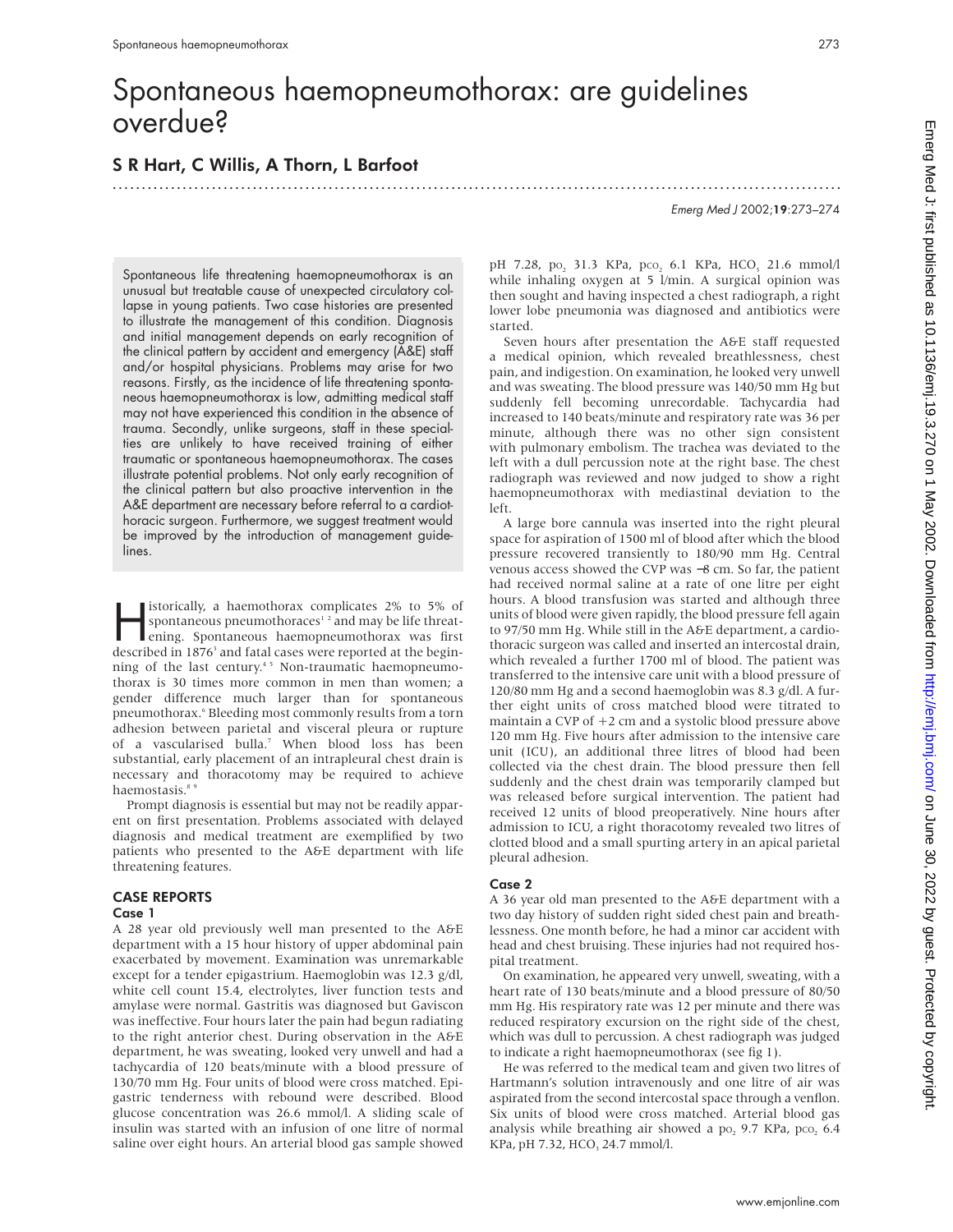

Figure 1 Chest radiograph of a right spontaneous haemopneumothorax.

A drain was inserted into the intrapleural cavity, which rapidly drained air and two litres of blood. This drain was then clamped. Haemoglobin was 12.7 g/dl, white cell count 15.7, platelets 193. Three hours later, the blood pressure was 111/50 mm Hg, heart rate 60 beats/minute and the drain was swinging having been unclamped.

The following day the blood pressure was 100/50 mm Hg and the drain was clamped for two hours but discharged 500 ml of blood when re-opened. A cardiothoracic surgeon advised against further clamping of the drain before performing an urgent thoracotomy to remove a large clot from the right pleural cavity. No active bleeding was observed but apical bullae were stapled.

Both the patients were discharged one week after surgery and had made a full recovery six weeks later.

### **DISCUSSION**

There are no guidelines for management of spontaneous haemopneumothorax. When traumatic haemopneumothorax becomes life threatening because of substantial bleeding, early insertion of two large bore chest drains to evacuate the accumulated blood and air is recommended.<sup>9</sup> This often permits re-expansion of the lung resulting in haemostasis by tamponade of bleeding vessels in apposition to the parietal pleura.

In our first case, diagnostic delay resulted in near fatal circulatory collapse, which could have been avoided by an early educated appraisal of the chest radiograph. In the absence of trauma, this condition may not be immediately recognised by emergency staff or by surgeons, neither of whom may be familiar with spontaneous haemopneumothorax. Physicians are likely to be involved in management of these patients but may not have knowledge of the guidelines for traumatic haemopneumothorax or have had experience or training for spontaneous haemopneumothorax.

In case 1, evacuation of blood to relieve intrathoracic pressure permitted the rapid restoration of blood pressure before the circulating volume had been restored by transfusion. This suggested that tension was the life threatening factor although circulatory failure was exacerbated by hypovolaemia. Both patients were acidotic; in case 2 this was respiratory and in case 1 both metabolic and respiratory.

Subsequent clamping of chest drains to cause tamponade of a vessel by the haemothorax is controversial. Currently it is not widely recommended (personal communication). When bleeding continues, survival will depend on early surgical haemostasis during open or laparoscopic thoracotomy. Indications for urgent thoracotomy have been clearly defined for a traumatic haemothorax and include: aspiration of more than 1.5 litres of blood on insertion of a chest drain and continued loss of more than 200 ml/h according to Advanced Trauma Life Support guidelines.<sup>10</sup> Consensus is less clear for spontaneous haemopneumothorax. We suggest these indications for urgent thoracotomy should form the basis of guidelines for spontaneous haemopneumothorax.

In conclusion, diagnosis of a spontaneous haemopneumothorax depends on recognising the clinical pattern of sudden chest pain, dyspnoea, shock, and clinical chest signs. Successful treatment of a large spontaneous haemopneumothorax depends on early recognition, proactive intervention, and early consideration by a cardiothoracic surgeon. We also suggest treatment would be improved by the establishment of guidelines similar to those for traumatic haemopneumothorax.

# ACKNOWLEDGEMENT

We gratefully acknowledge the help provided by Professor R Vincent and Mr U Trivede, Royal Sussex County Hospital, Brighton.

#### .....................

- Authors' affiliations
- S R Hart, King's College Hospital, London, UK
- C Willis, The Conquest Hospital, Hastings, UK
- A Thorn, Royal Hampshire County Hospital, Winchester, UK L Barfoot, Royal Sussex County Hospital, Brighton, UK

Correspondence to: Dr S Hart, Clinical Age Research Unit, King's College Hospital, Denmark Hill, London SE5 9RS, UK

Accepted for publication 20 August 2001

- 1 **Hyde L**, Hyde B. Benign sponteaneous haemopneumothorax. *Am Rev*<br>Tuberculosis 1953;**63**:417.
- 2 Tatebe S, Kunazawa H, Yamazaki Y, et al. Spontaneous
- haemopneumothorax. Ann Thoracic Surg 1996;62:1011–15. 3 Whittaker JT. Case of haemopneumothorax, relieved by aspiration.
- Clinic Cincinnati 1876;10:793–8 4 Pitt GN. A case of rapidly fatal haemopneumothorax, apparently due to
- rupture of an emphysematous bulla. Trans Clin Soc Lond 1990;33:95. 5 Rolleston HD. A case of fatal haemopneumothorax of unexplained
- origin. Trans Clin Soc Lond 1990;33:90. 6 Fry W, Rogers W, Cranshaw G, et al. The surgical treatment of
- spontaneous idiopathic haemopneumothorax; a review of published experience. Am Rev Tuberc 1995;71:30–48.
- 7 Rowell NR. Spontaneous haemopneumothorax. Br J Tuberc 1956; 50:214–20.
- 8 Abyholm FE, Storen G. Spontaneous haemopneumothorax. Thorax 1973;28:376–8.
- 9 Parry GW, Morgan W, Salama F. Management of haemothorax Ann R Coll Surg 1996;78:325–6.
- 10 Trauma Committee, American College of Surgeons. Advanced trauma life support manual. American College of Surgeons, 1993.